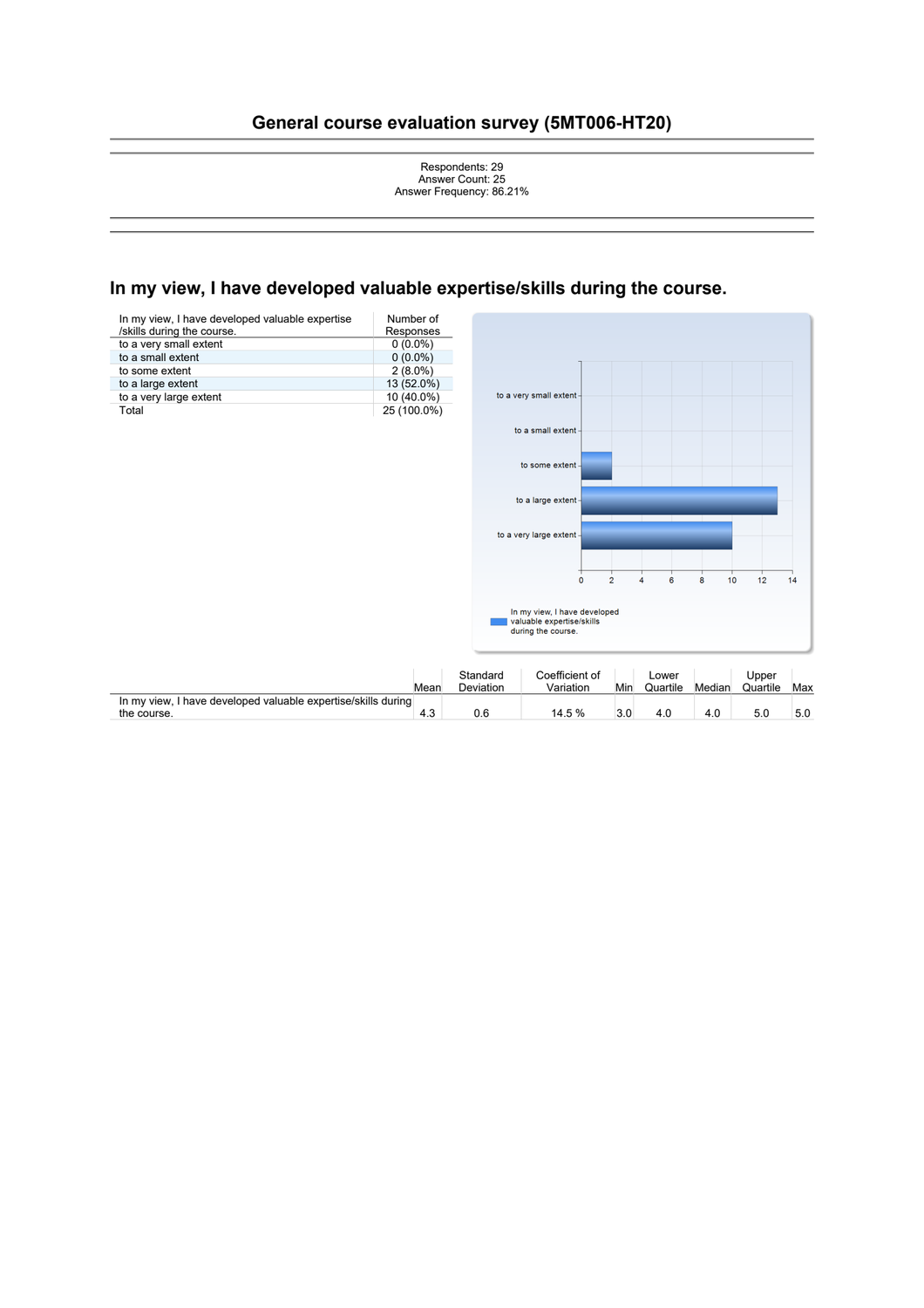

# In my view, I have achieved all the intended learning outcomes of the course.

# **In my view, there was a common theme running throughout the course – from learning outcomes to examinations.**

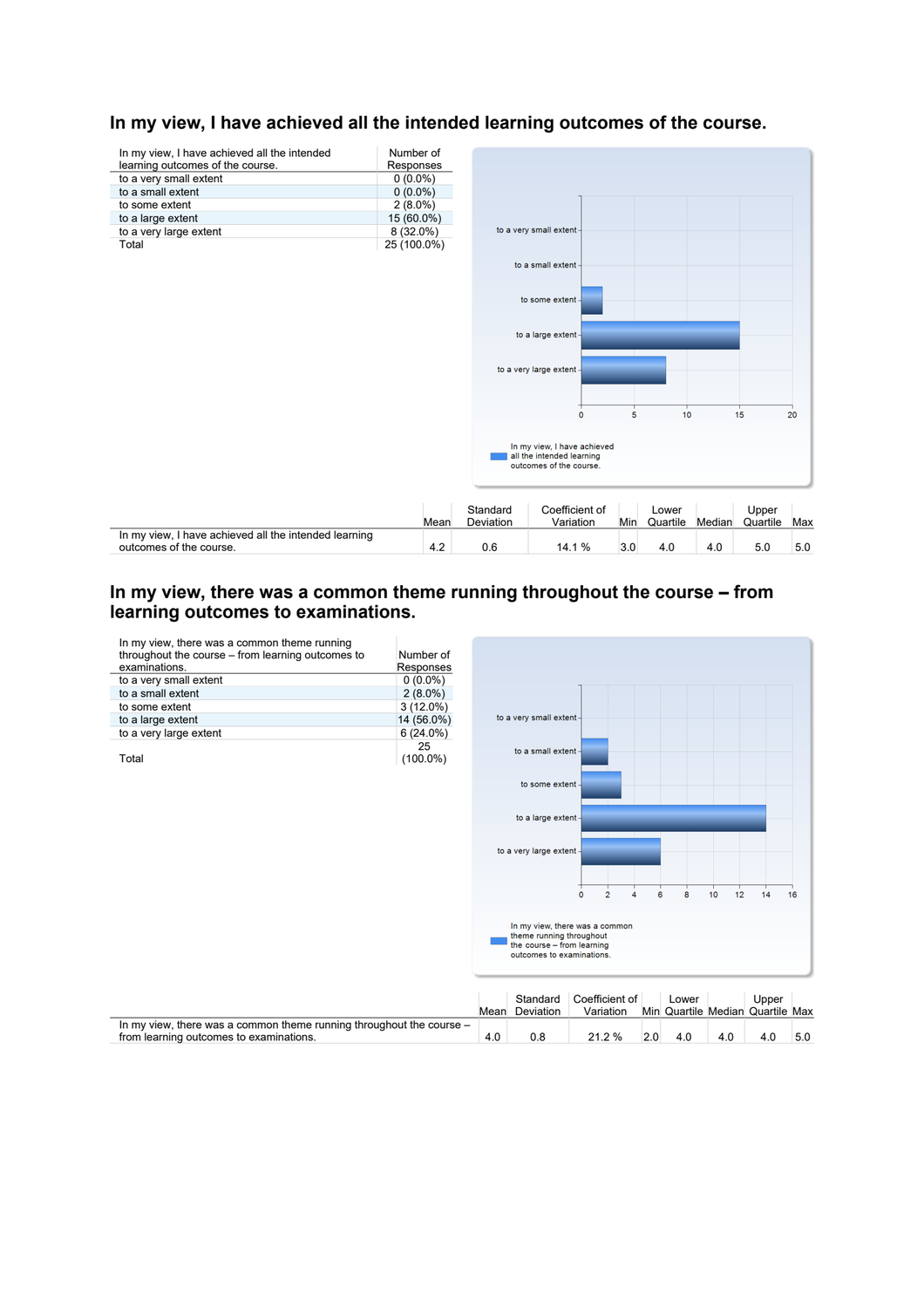# **In my view, the course has promoted a scientific way of thinking and reasoning (e.g. analytical and critical thinking, independent search for and evaluation of information).**

| In my view, the course has promoted a scientific way of<br>thinking and reasoning (e.g. analytical and critical |             |
|-----------------------------------------------------------------------------------------------------------------|-------------|
| thinking, independent search for and evaluation of                                                              | Number of   |
| information).                                                                                                   | Responses   |
| to a very small extent                                                                                          | $0(0.0\%)$  |
| to a small extent                                                                                               | $0(0.0\%)$  |
| to some extent                                                                                                  | $2(8.0\%)$  |
| to a large extent                                                                                               | 12 (48.0%)  |
| to a very large extent                                                                                          | 11 (44.0%)  |
|                                                                                                                 | 25          |
| Total                                                                                                           | $(100.0\%)$ |



|                                                                                                                                                                                     |     |     | Standard Coefficient<br>Mean Deviation of Variation Min Quartile Median Quartile Max |     | Lower |     | Upper |     |
|-------------------------------------------------------------------------------------------------------------------------------------------------------------------------------------|-----|-----|--------------------------------------------------------------------------------------|-----|-------|-----|-------|-----|
| In my view, the course has promoted a scientific way of thinking and reasoning<br>(e.g. analytical and critical thinking, independent search for and evaluation of<br>information). | 4.4 | 0.6 | 14 6 %                                                                               | 3.0 | 4.0   | 4.0 | 5.0   | 5.0 |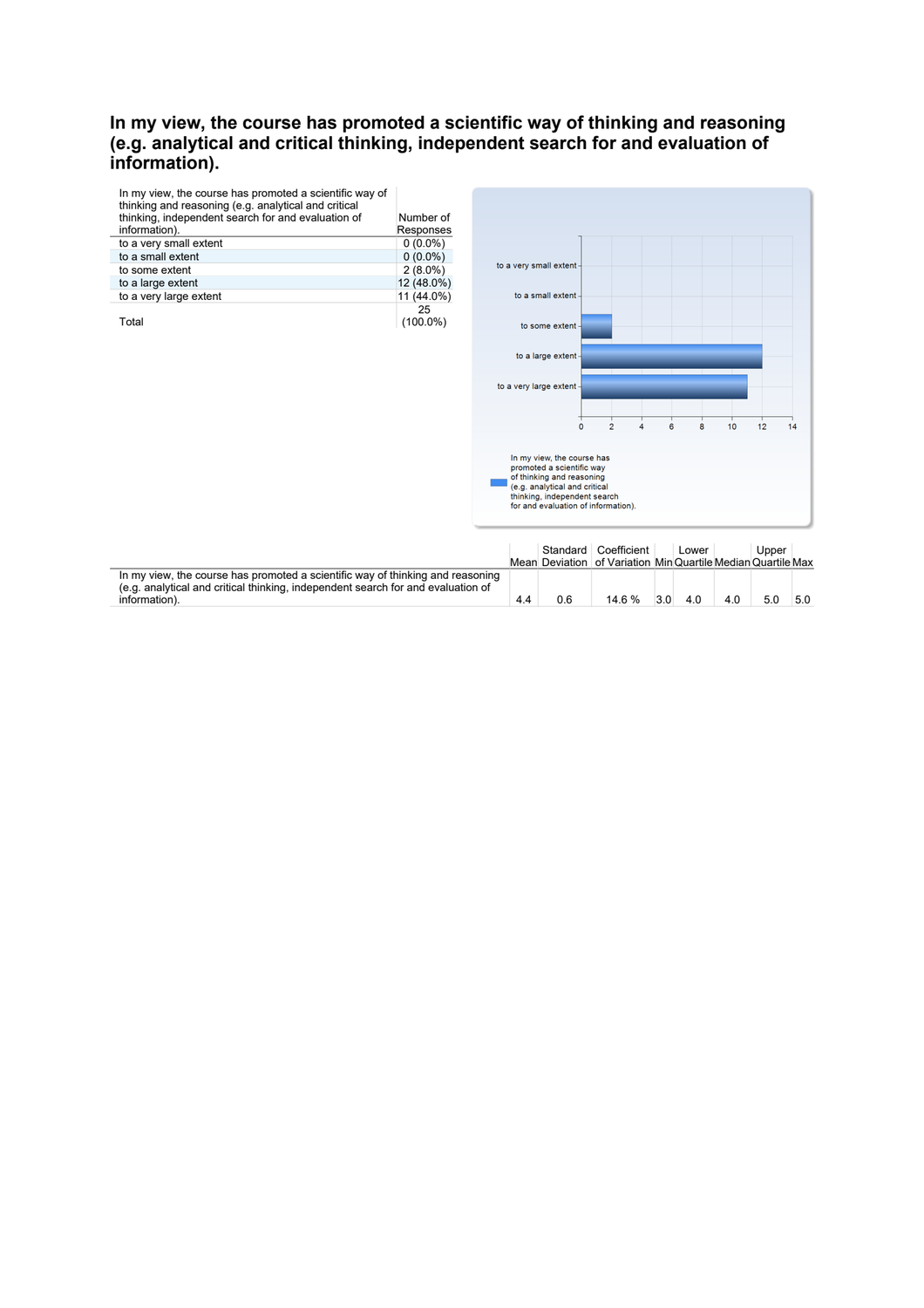# **In my view, during the course, the teachers have been open to ideas and opinions about the course's structure and content.**



# **To what extent do you feel that the workload during the course was reasonable in relation to the extent of the course/number of credits awarded?**

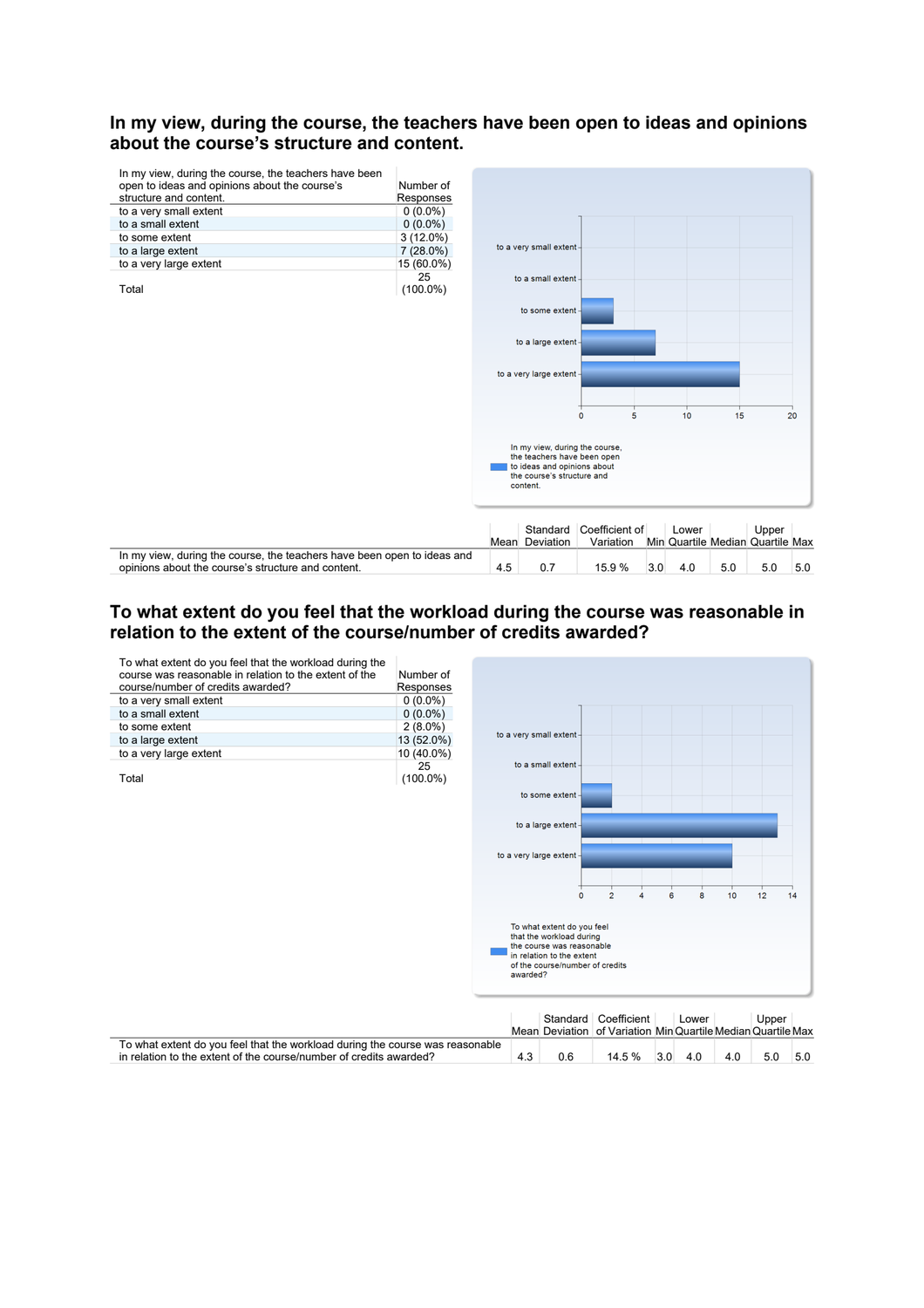# **The course structure and methods used (e.g. lectures, exercises, seminars, assignments etc.) were relevant in relation to the learning outcomes.**

| The course structure and methods used (e.g. lectures,<br>exercises, seminars, assignments etc.) were relevant<br>in relation to the learning outcomes. | Number of<br>Responses |
|--------------------------------------------------------------------------------------------------------------------------------------------------------|------------------------|
| to a very small extent                                                                                                                                 | $0(0.0\%)$             |
| to a small extent                                                                                                                                      | $0(0.0\%)$             |
| to some extent                                                                                                                                         | $3(12.0\%)$            |
| to a large extent                                                                                                                                      | 13 (52.0%)             |
| to a very large extent                                                                                                                                 | $9(36.0\%)$            |
| Total                                                                                                                                                  | 25<br>(100.0%)         |



|                                                                                                                                                     |     | Standard Coefficient<br>Mean Deviation of Variation Min Quartile Median Quartile Max | Lower |     | Upper |     |
|-----------------------------------------------------------------------------------------------------------------------------------------------------|-----|--------------------------------------------------------------------------------------|-------|-----|-------|-----|
| The course structure and methods used (e.g. lectures, exercises, seminars,<br>assignments etc.) were relevant in relation to the learning outcomes. | 0.7 | 15.6 % 3.0                                                                           | 4.0   | 4.0 | 5.0   | 5.0 |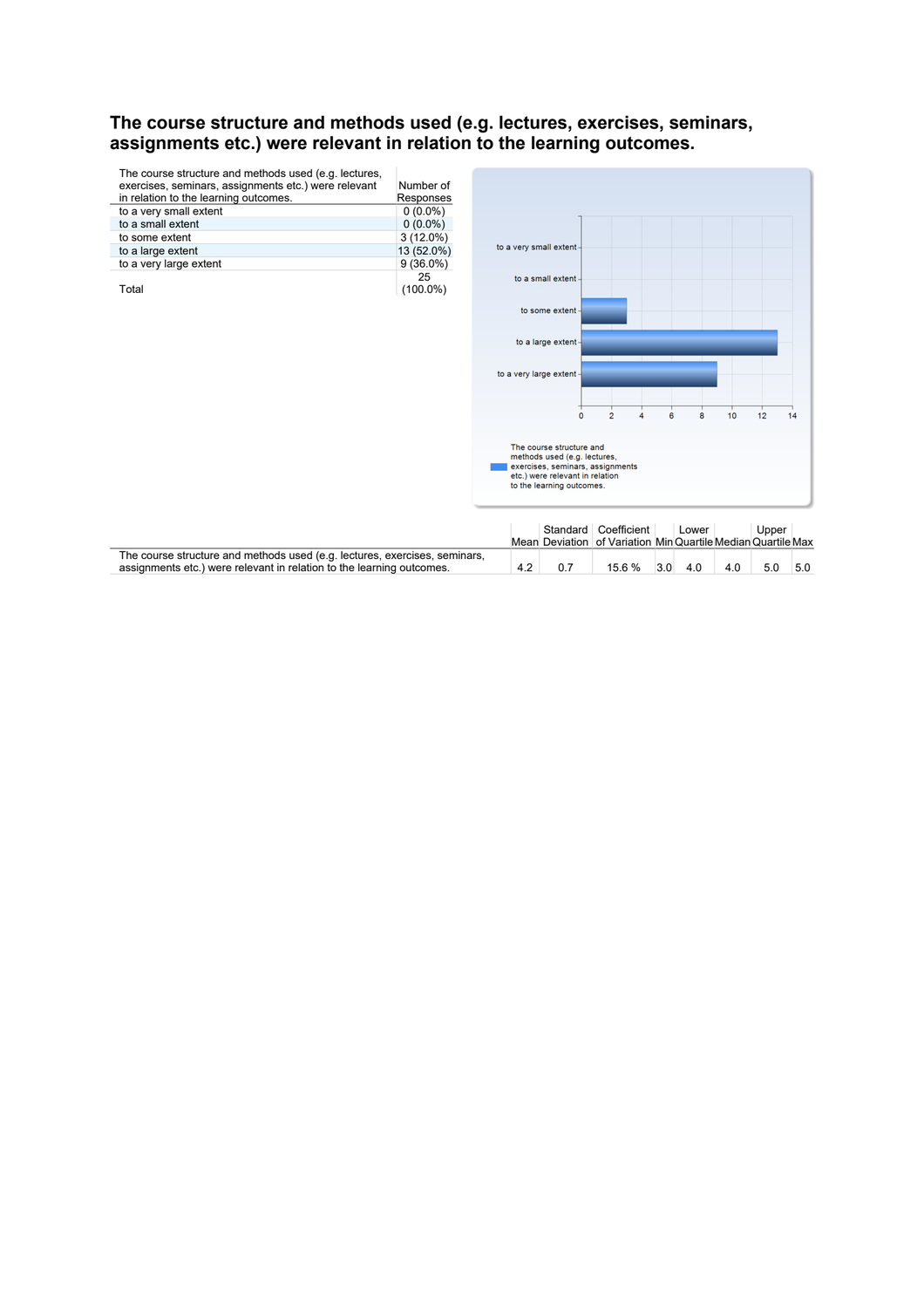

# **The course built upon my knowledge from previous courses in the programme.**

# **The examination was relevant in relation to the learning outcomes.**

| The examination was relevant in relation to the<br>learning outcomes. | Number of<br>Responses |                       |                                                                          |                |                   |        |                   |     |
|-----------------------------------------------------------------------|------------------------|-----------------------|--------------------------------------------------------------------------|----------------|-------------------|--------|-------------------|-----|
| to a very small extent                                                | $0(0.0\%)$             |                       |                                                                          |                |                   |        |                   |     |
| to a small extent                                                     | $0(0.0\%)$             |                       |                                                                          |                |                   |        |                   |     |
| to some extent                                                        | 4 (16.0%)              |                       |                                                                          |                |                   |        |                   |     |
| to a large extent                                                     | 10 (40.0%)             |                       |                                                                          |                |                   |        |                   |     |
| to a very large extent                                                | 11 (44.0%)             |                       | to a very small extent-                                                  |                |                   |        |                   |     |
| Total                                                                 | 25 (100.0%)            |                       |                                                                          |                |                   |        |                   |     |
|                                                                       |                        |                       | to a small extent                                                        |                |                   |        |                   |     |
|                                                                       |                        |                       | to some extent -                                                         |                |                   |        |                   |     |
|                                                                       |                        |                       | to a large extent-                                                       |                |                   |        |                   |     |
|                                                                       |                        |                       | to a very large extent -                                                 |                |                   |        |                   |     |
|                                                                       |                        |                       | $\mathbf 0$                                                              | $\overline{2}$ | $\overline{4}$    | 6<br>8 | 10                | 12  |
|                                                                       |                        |                       | The examination was relevant<br>in relation to the learning<br>outcomes. |                |                   |        |                   |     |
|                                                                       | Mean                   | Standard<br>Deviation | Coefficient of<br>Variation                                              | Min            | Lower<br>Quartile | Median | Upper<br>Quartile | Max |
| The examination was relevant in relation to the learning<br>outcomes. | 4.3                    | 0.7                   | 17.2 %                                                                   | 3.0            | 4.0               | 4.0    | 5.0               | 5.0 |

4.3 0.7 17.2 % 3.0 4.0 4.0 5.0 5.0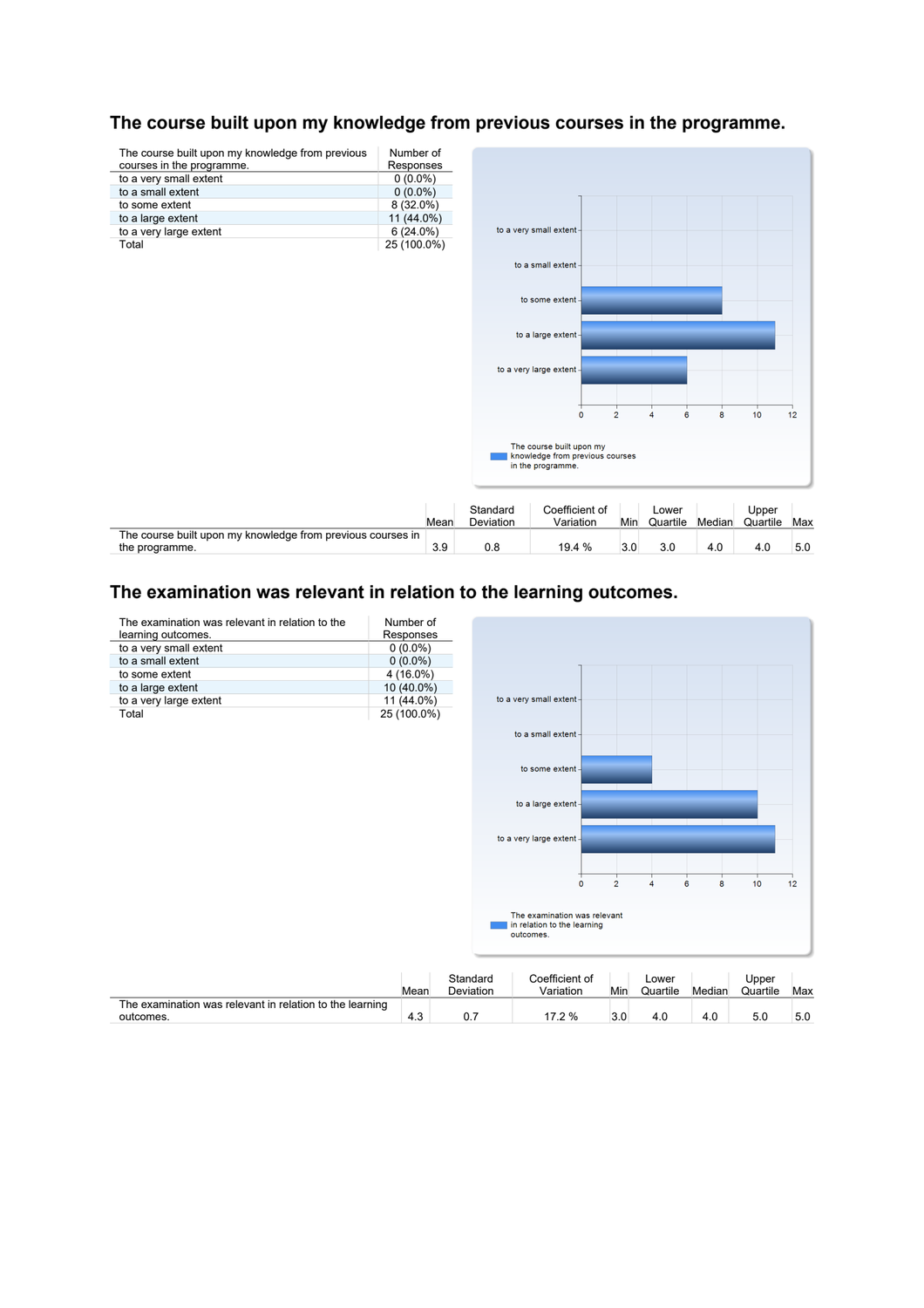

# **I took responsibility for my own learning during this course.**

# **When/if I had questions or problems with the course content, I felt that I could**  turn to my teacher/supervisor for guidance.

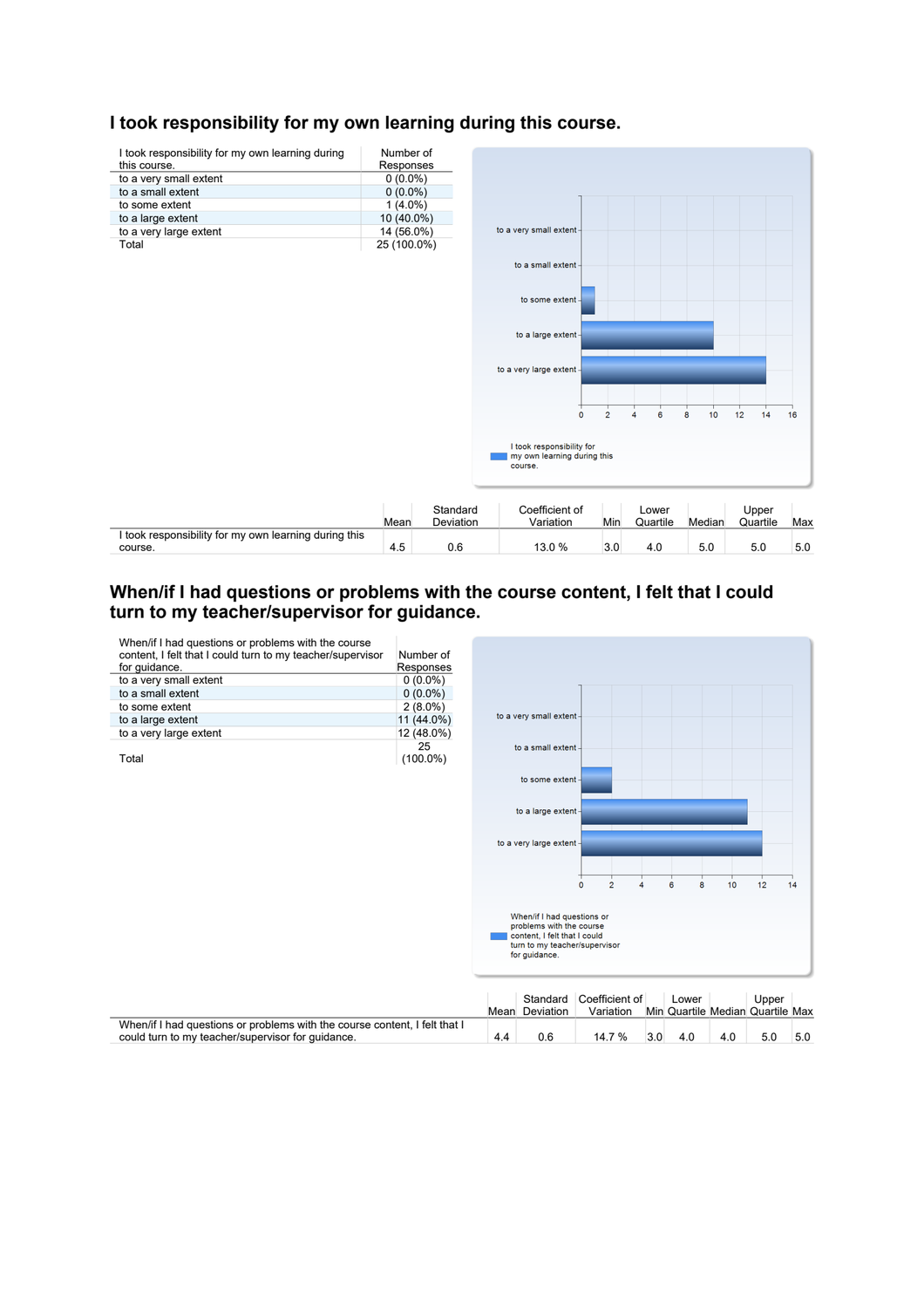# **The feedback that I have received has been important for my development and**  learning.

| The feedback that I have received has been<br>important for my development and learning. | Number of<br>Responses |
|------------------------------------------------------------------------------------------|------------------------|
| to a very small extent                                                                   | $0(0.0\%)$             |
| to a small extent                                                                        | $1(4.0\%)$             |
| to some extent                                                                           | $9(36.0\%)$            |
| to a large extent                                                                        | 10 (40.0%)             |
| to a very large extent                                                                   | $5(20.0\%)$            |
| Total                                                                                    | 25 (100.0%)            |



|                                                                                          | Mear | Standard<br>Deviation | Coefficient of<br>Variation | Min | ∟ower<br>Quartile | Median | Upper<br>Quartile | Max |
|------------------------------------------------------------------------------------------|------|-----------------------|-----------------------------|-----|-------------------|--------|-------------------|-----|
| The feedback that I have received has been important for my<br>development and learning. | 3.8  | 0.8                   | 22.1 %                      |     | 3.0               | 4.0    | 4.0               | 5.0 |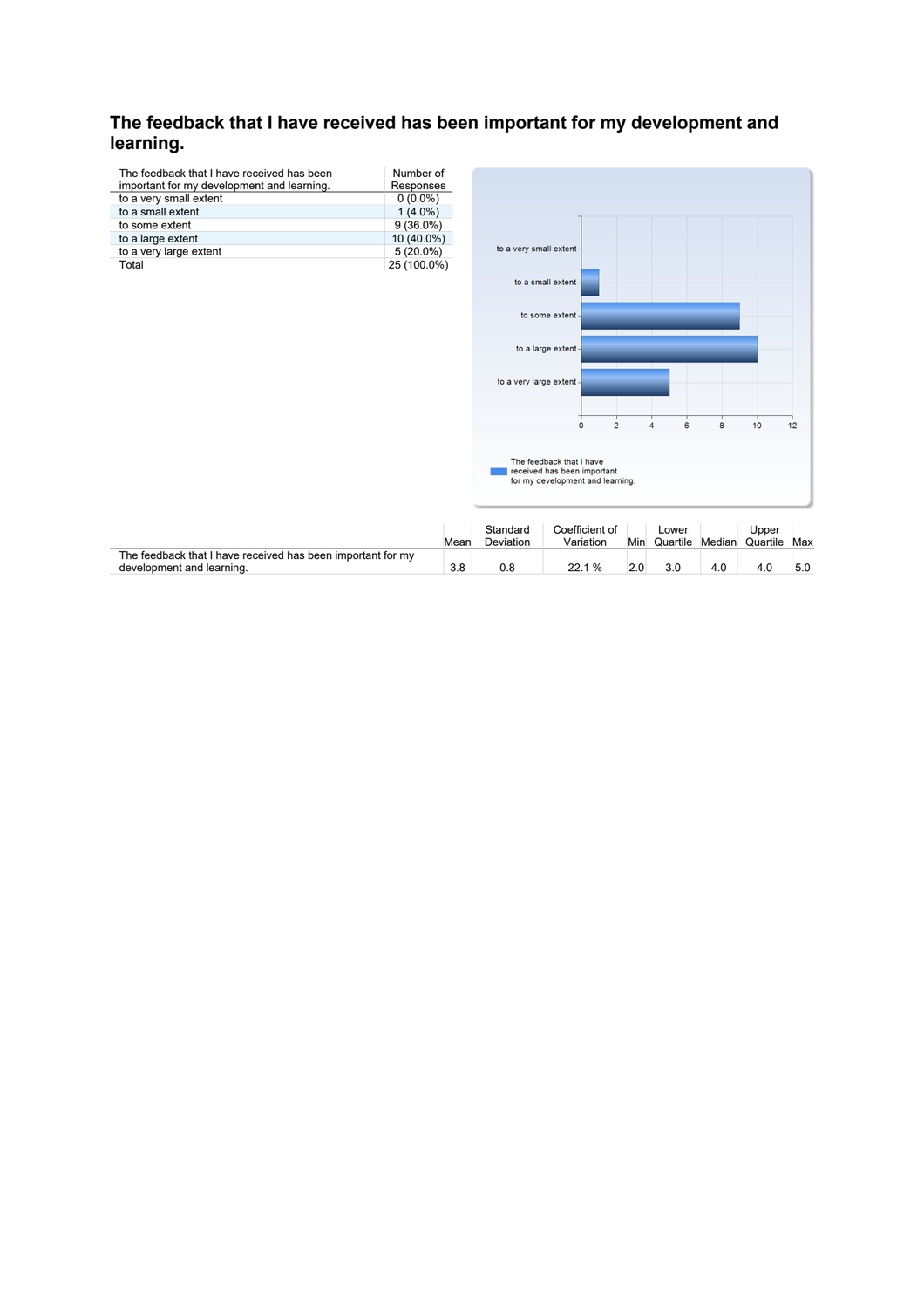**Have you during the course been subjected to negative discrimination or insults because of your gender, ethnic origin, religion, disability or sexual orientation? If the answer is yes, the programme advises you to contact the study advisor or the student ombudsman; see KI webpage for Contact information.** 



# What was the reason for the negative discrimination or insult?

| What was the reason for the negative<br>discrimination or insult? | Number of<br>Responses |
|-------------------------------------------------------------------|------------------------|
| qender                                                            | $0(0.0\%)$             |
| ethnic origin                                                     | $0(0.0\%)$             |
| religion                                                          | $0(0.0\%)$             |
| disability                                                        | $0(0.0\%)$             |
| sexual orientation                                                | $0(0.0\%)$             |
| Total                                                             | $0(0.0\%)$             |

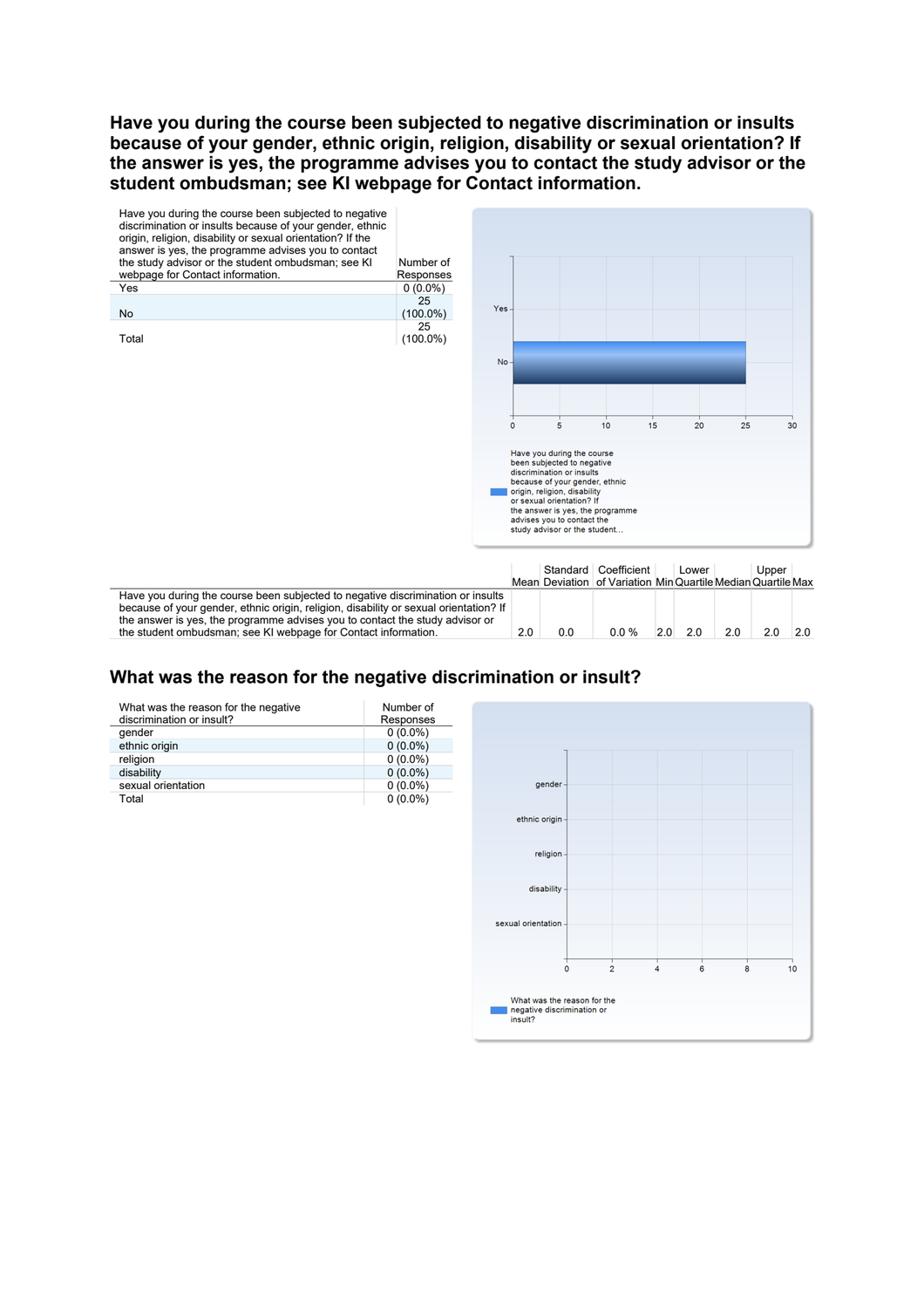|                                                        | Mear | Standard<br>Deviation | Coefficient of<br>Variation | Min      | Lowe<br>Quartile | Median | Upper<br>Quartile | Max       |
|--------------------------------------------------------|------|-----------------------|-----------------------------|----------|------------------|--------|-------------------|-----------|
| What was the reason for the negative discrimination or |      |                       |                             |          |                  |        |                   |           |
| insult?                                                | 0.0  | 0.0                   | NaN %                       | $\infty$ | 0.0              | 0.0    |                   | $-\infty$ |

# **What were the strengths of this course?**

What were the strengths of this course?

Very kind, empathetic, attentive and responsive course leader

Makes the student contact different research areas with world leaders in their fields of research

It shows what is going on in reaserch and what you could possibly do later on.

The project work even if it has to be organised a bit better (but this year was even more difficult due to the COVID emergency) The invited speakers with different backgrounds

Te fact that we had lectures fromm different profesors each of them been experts of the lecture presenting

To me, the biggest strength was the project work - I learnt a lot through designing this lab project, mostly because my group was very

committed and had positive and insightful discussions, while our mentor was also spectacular and very involved in our project.

The course is setting very broad overview of the major human diseases and the modern techniques used to study and treat them. I believe we gained very important knowledge about the diseases. I also like the course structure that is divided in lectures, journal clubs and especially the<br>final project. The project work was really interesting and enabled me to de environment (like time management, group work, searching literature...).

A met lot of great researchers working in different fields, so the knowledge is very relevant, that we obtained.

There are a lot of different topics that we talked during this course. In this way you are able to learn different methods and techniques that can be used in the future working in the laboratory.

It's extension. we covered many research areas that are being done in our surroundings.

Multiple lectures from different researcher enriched the course. however, the group project is, in my opinion,

The course was very rich in knowledge and almost all of the guest lectures were really interesting. Also the division in substructures was good, as it helped develop different parts of our knowledge.

we have a project to do which can help us apply our knowledge to the real

Giving knowledge about a wide range of cutting edge topics in various fields.

The final project was probably what gave me the most though. All the required planning made me search and study many new things.

- Guest lectures, Journal clubs, project work

Diverse fields that were shown to us and a very broad spectrum of topics

Interesting topics

Lots front knowledge

I loved the variety of lecturers. it made me feel that i was really learning the scope of research here and it was great to see so many different methods and approaches.

The diversity of the topics covered in the course.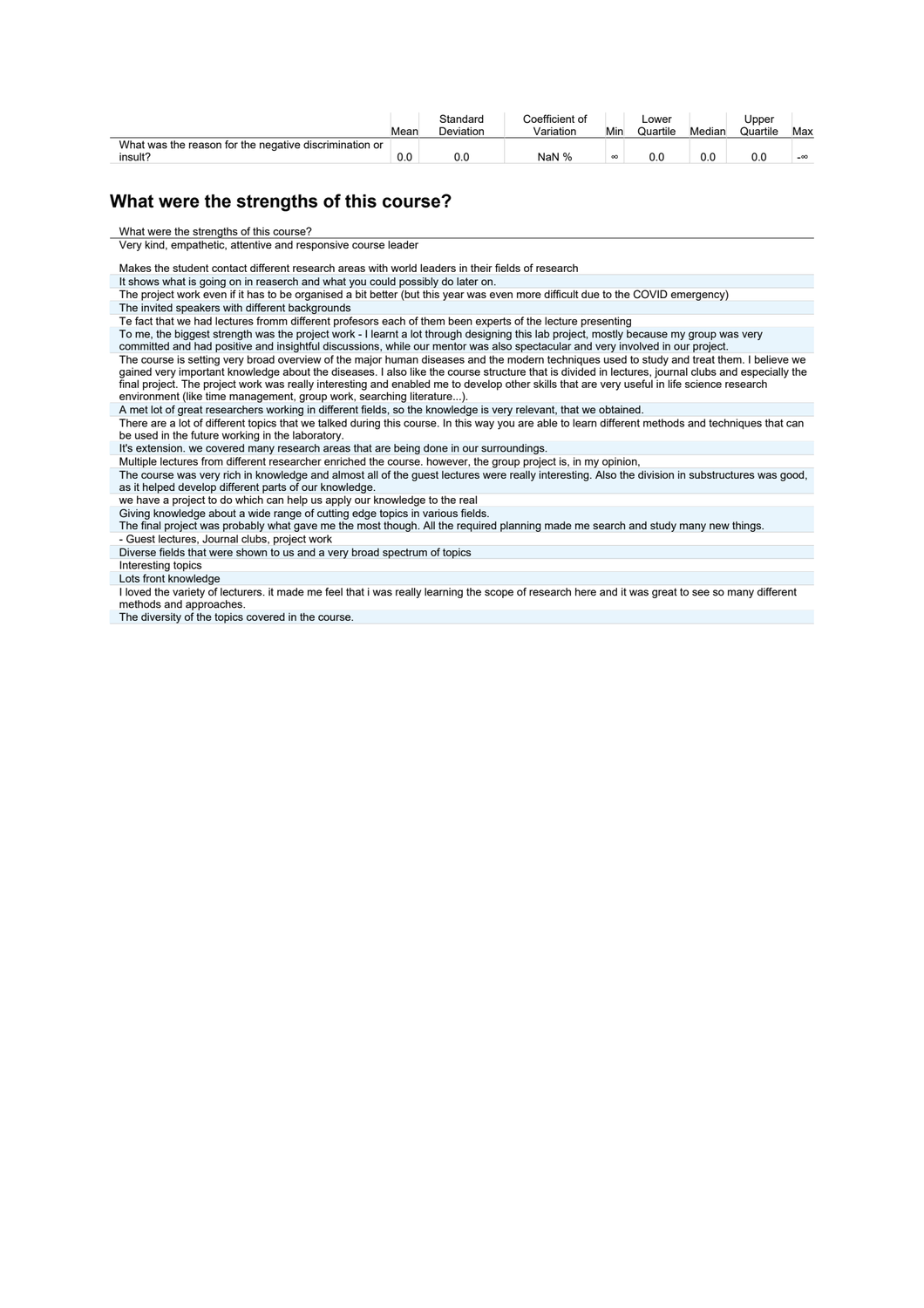# **Do you have any suggestions as to how to improve this course? (Give as constructive suggestions as possible!)**

Do you have any suggestions as to how to improve this course? (Give as constructive suggestions as possible!)

More information should be given to lecturers so that they can design their presentation accordingly. We listened to similar topics even with the similar research questions or they thought that we were undergrad or they didn't know which courses we have taken already (our roughly background) so talked about very basic things.

teaching assissant to speed up the feedback of our assignments

more clear communication about the project work, but I think this was because of COVID not easy

Increase lab work

Although the course leader was very involved in the execution of the course, and I believe she had all the best intentions to make the course run as smoothly as possible, she was not able to deliver that fully because of the time constraints and too much workload on her side (in my opinion). Since the course itself is very comprehensive, I think it would be a good idea to involve some teacher assistants that could help her organize the whole course. In that way, the students will get better instructions and a more coherent feedback on their work.

Due to the online form of teaching it was easy to lose focus and motivation, so maybe if there were more quizzes, or small assignments, which needs creative thinking it would help. I really liked the Halloween quiz for example and the CRISPR design, because during that assignment I truly understood how CRISPR alignment works.

More communication and clear information. Due to COVID, since everything was online, sometimes students didn't really understand what to do for specific assignments. Or the information about assignments come in a very late time.

a bit more organization. It has been a messy course, with sudden lectures, not quite precise timetables,...

Well, I feel that there could be more information about the assignments and lectures in advance. I understand that the ongoing pandemic does not help to plan activities such as the lab work or the visits to diverse SciForLife infrastructure but I think the complete information came the day

before the assignment or the lecture itself and that interfered with my management of time.<br>regarding the exam, I observed that the exercise explanation and what the professor expected was slightly different. therefore, it if more clarification could be added for further occasions.

Last but not least, from the perspective of the student this course could be sort of difficult to approach. Although there are some general hot topics as CVD or cancer, each lecture and so, the lecturer is a completely different thing from the previous one. For that reason, I think that<br>providing the students with some kind of a list of key concepts and how much w the lectures give a brief overview of the topic to subsequently deep into details that might be challenging to follow sometimes. E.g. Cancer: hallmarks and general concepts from all of them, EMT and specifically the role of autophagy. This could help us to focus on the important<br>concepts of the course and don't invest too much time in details that even though th information for a topic.

Maybe the biggest improvement (and it may have been due to corona, so take with a grain of salt) would be regarding organization and canvas management, as I think it could have been clearer.

i hope we have more chance to do the project. i mean if we make some mistakes which fail our experiment, we dont have enough time to correct them

Exploring a wide range of topics is always interesting but maybe the thing needs to be balanced a little bit, there are topics that might be skipped in favour of giving more knowledge in others.

Another thing that I strongly disliked, and I'm perfectly aware that this is not the fault of the course director or of whoever was involved in organizing in any way, was the lab where we did our final project. The instruments were all really old and in the cell culture room it was very<br>hard to maintain good sterility. The general condition of the lab was signific country where universities receive a lot less funding than here in Sweden). Having to work in a lab where there is no properly functioning cooled centrifuge feels quite out of place in Karolinska, where everything is shiny and polished. Maybe instead of putting fancy sofas everywhere, some money could be spent in centrifuges, HEPA filters for the incubators 10 ul pipettes and so on.

Shift the Statistics Workshop to the APLS module.

Smaller groups for the project work.

Learning objectives to each lecture.

Louisa needs an assistant like TA becuase the workload is too much!

Sometime we had three to four lectures during a day ,it's vey exhausting for zoom

Louisa is great! she works so hard, and is really attentive to the students. i think she should have an assistant.

I enjoyed guest lecturers from universities from abroad.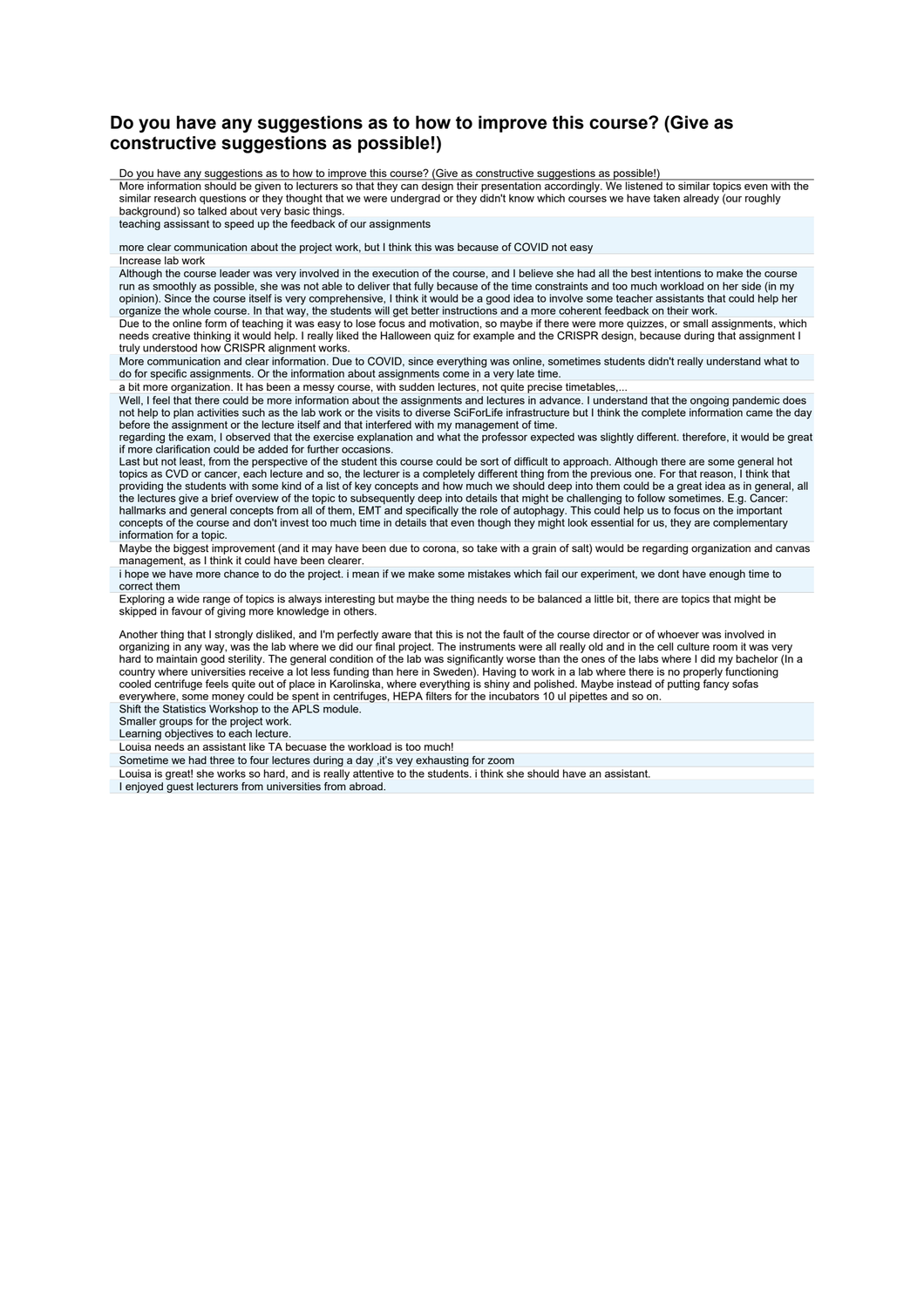# **What is your overall opinion of the course?**



# **The online tools has been helpful for my learning remotely.**

# **ZOOM**

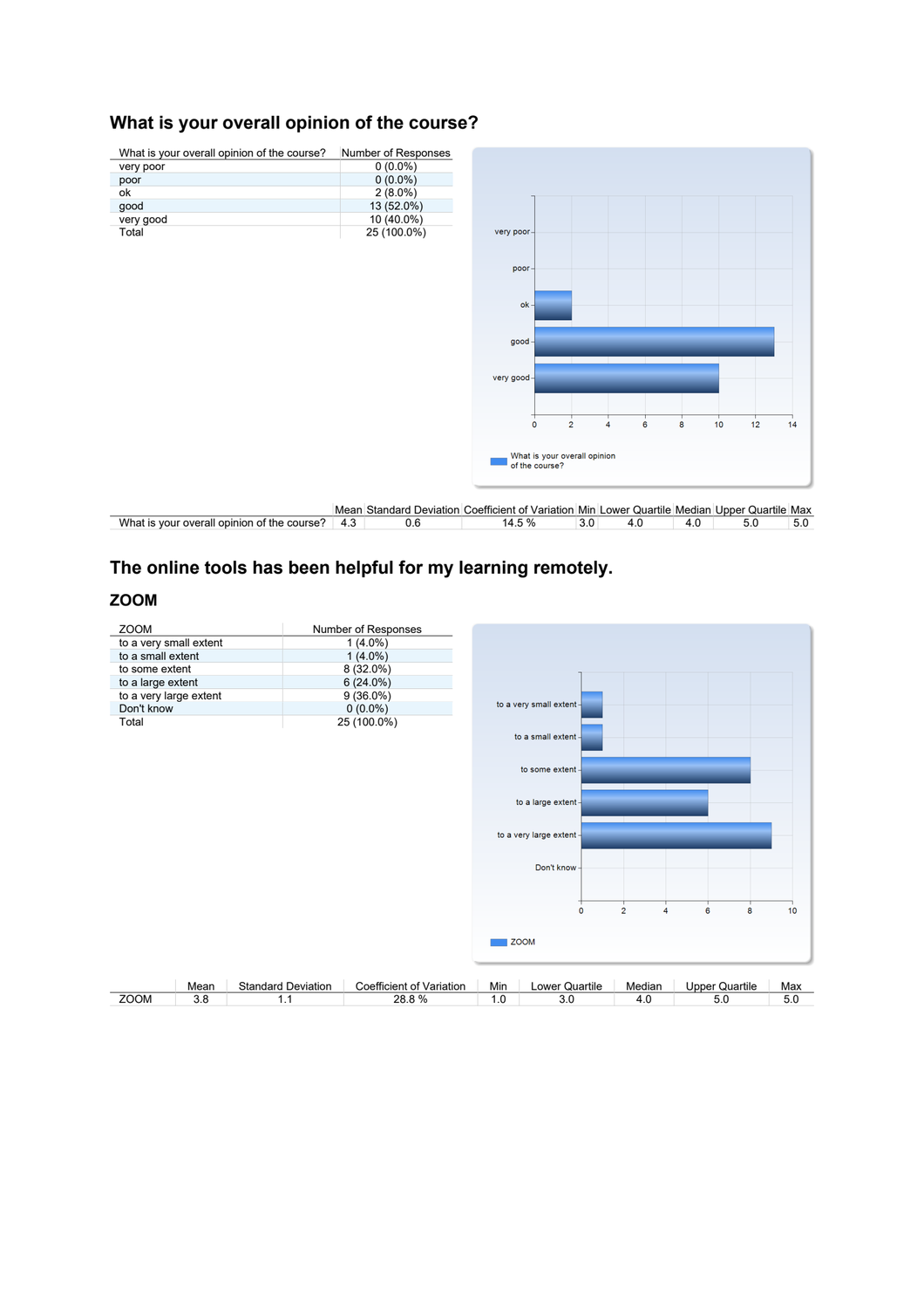# **Canvas: Receiving information**

| Canvas: Receiving information | Number of Responses |                               |         |                |   |                |   |    |    |    |
|-------------------------------|---------------------|-------------------------------|---------|----------------|---|----------------|---|----|----|----|
| to a very small extent        | $0(0.0\%)$          |                               |         |                |   |                |   |    |    |    |
| to a small extent             | 2(8.3%)             |                               |         |                |   |                |   |    |    |    |
| to some extent                | 5(20.8%)            |                               |         |                |   |                |   |    |    |    |
| to a large extent             | 12 (50.0%)          |                               |         |                |   |                |   |    |    |    |
| to a very large extent        | 5(20.8%)            |                               |         |                |   |                |   |    |    |    |
| Don't know                    | $0(0.0\%)$          | to a very small extent-       |         |                |   |                |   |    |    |    |
| Total                         | 24 (100.0%)         |                               |         |                |   |                |   |    |    |    |
|                               |                     | to a small extent -           |         |                |   |                |   |    |    |    |
|                               |                     |                               |         |                |   |                |   |    |    |    |
|                               |                     | to some extent -              |         |                |   |                |   |    |    |    |
|                               |                     |                               |         |                |   |                |   |    |    |    |
|                               |                     |                               |         |                |   |                |   |    |    |    |
|                               |                     | to a large extent-            |         |                |   |                |   |    |    |    |
|                               |                     |                               |         |                |   |                |   |    |    |    |
|                               |                     | to a very large extent -      |         |                |   |                |   |    |    |    |
|                               |                     |                               |         |                |   |                |   |    |    |    |
|                               |                     |                               |         |                |   |                |   |    |    |    |
|                               |                     | Don't know-                   |         |                |   |                |   |    |    |    |
|                               |                     |                               |         |                |   |                |   |    |    |    |
|                               |                     |                               |         |                |   |                |   |    |    |    |
|                               |                     |                               | $\circ$ | $\overline{2}$ | 4 | $6\phantom{a}$ | 8 | 10 | 12 | 14 |
|                               |                     |                               |         |                |   |                |   |    |    |    |
|                               |                     | Canvas: Receiving information |         |                |   |                |   |    |    |    |
|                               |                     |                               |         |                |   |                |   |    |    |    |
|                               |                     |                               |         |                |   |                |   |    |    |    |
|                               |                     |                               |         |                |   |                |   |    |    |    |

|                                    | Mean | Standard<br>Deviation | $\sim$<br>∴oefficient<br>Variation | .<br>Min | $\cdots$<br>Lower Quartile | Mediar   | Upper<br>Quartile | Max |
|------------------------------------|------|-----------------------|------------------------------------|----------|----------------------------|----------|-------------------|-----|
| ∵anvas<br>information<br>Receiving | 3.8  |                       | 60 <sub>4</sub>                    |          |                            | $\cdots$ |                   |     |

# **Canvas: Submitting assignments**

| Canvas: Submitting assignments | Number of Responses |                                                                |   |                            |    |    |
|--------------------------------|---------------------|----------------------------------------------------------------|---|----------------------------|----|----|
| to a very small extent         | $0(0.0\%)$          |                                                                |   |                            |    |    |
| to a small extent              | $0(0.0\%)$          |                                                                |   |                            |    |    |
| to some extent                 | 4 (16.7%)           |                                                                |   |                            |    |    |
| to a large extent              | 15 (62.5%)          |                                                                |   |                            |    |    |
| to a very large extent         | 5(20.8%)            |                                                                |   |                            |    |    |
| Don't know                     | $0(0.0\%)$          | to a very small extent-                                        |   |                            |    |    |
| Total                          | 24 (100.0%)         |                                                                |   |                            |    |    |
|                                |                     | to a small extent -                                            |   |                            |    |    |
|                                |                     |                                                                |   |                            |    |    |
|                                |                     | to some extent -                                               |   |                            |    |    |
|                                |                     |                                                                |   |                            |    |    |
|                                |                     |                                                                |   |                            |    |    |
|                                |                     | to a large extent-                                             |   |                            |    |    |
|                                |                     |                                                                |   |                            |    |    |
|                                |                     | to a very large extent -                                       |   |                            |    |    |
|                                |                     |                                                                |   |                            |    |    |
|                                |                     |                                                                |   |                            |    |    |
|                                |                     | Don't know-                                                    |   |                            |    |    |
|                                |                     |                                                                |   |                            |    |    |
|                                |                     |                                                                |   |                            |    |    |
|                                |                     | $\mathbf 0$                                                    | 5 | 10                         | 15 | 20 |
|                                |                     |                                                                |   |                            |    |    |
|                                |                     | Canvas: Submitting assignments                                 |   |                            |    |    |
|                                |                     |                                                                |   |                            |    |    |
|                                |                     |                                                                |   |                            |    |    |
|                                |                     | المناصب والمتحدث والمتحام والمتحدث والمستحدث والمحارب والمحارب |   | المقارب والمعارف والمستحدث |    |    |

|                                   | Mear      | Star<br>.ndard<br>Deviation | --<br>/ariation<br>uoetticien'<br>.ent | .<br>Min   | <br>ower<br>Quartile | Mediar | Jnner<br>Quartile | Max |
|-----------------------------------|-----------|-----------------------------|----------------------------------------|------------|----------------------|--------|-------------------|-----|
| :anvas<br>nents<br>nittir<br>sıar | 4.U<br>__ | v.u                         | L                                      | J.U<br>. . |                      | т. с   |                   | v.J |
|                                   |           |                             |                                        |            |                      |        |                   |     |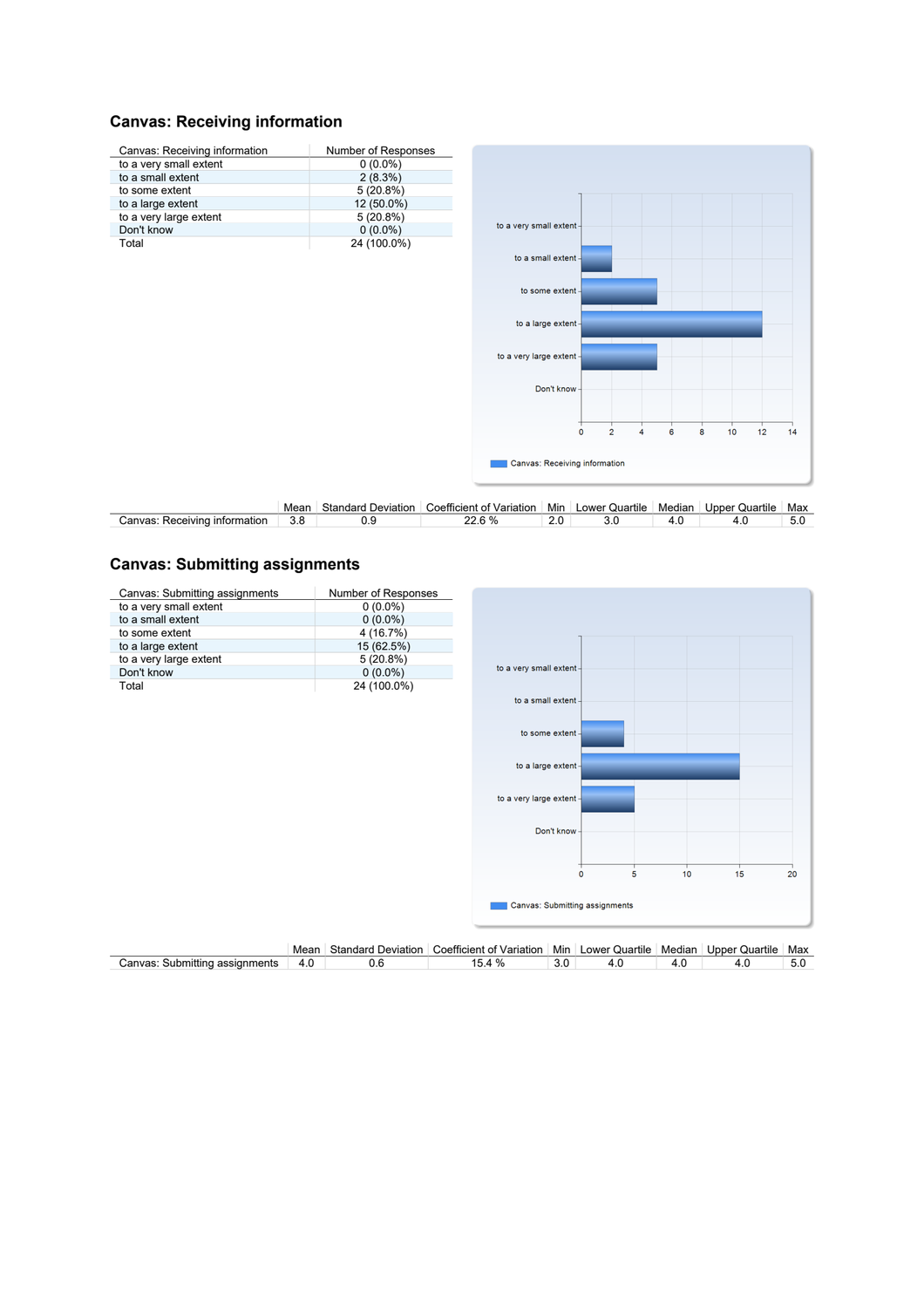### **Canvas: Conversations**



|                          | Mear     | Standard<br>Deviation | $\overline{\phantom{a}}$<br>∴oefficient<br>Variation | Min | .<br>_ower<br>Quartile | <br>Median | Quartile<br>Upper | Max |
|--------------------------|----------|-----------------------|------------------------------------------------------|-----|------------------------|------------|-------------------|-----|
| Canvas:<br>Conversations | <u>.</u> |                       | 3%                                                   | ن ا |                        | v.J        |                   | v.v |

 $\overline{\mathbf{8}}$ 

 $\overline{6}$ 

 $10$ 

### **Canvas: Calendar**

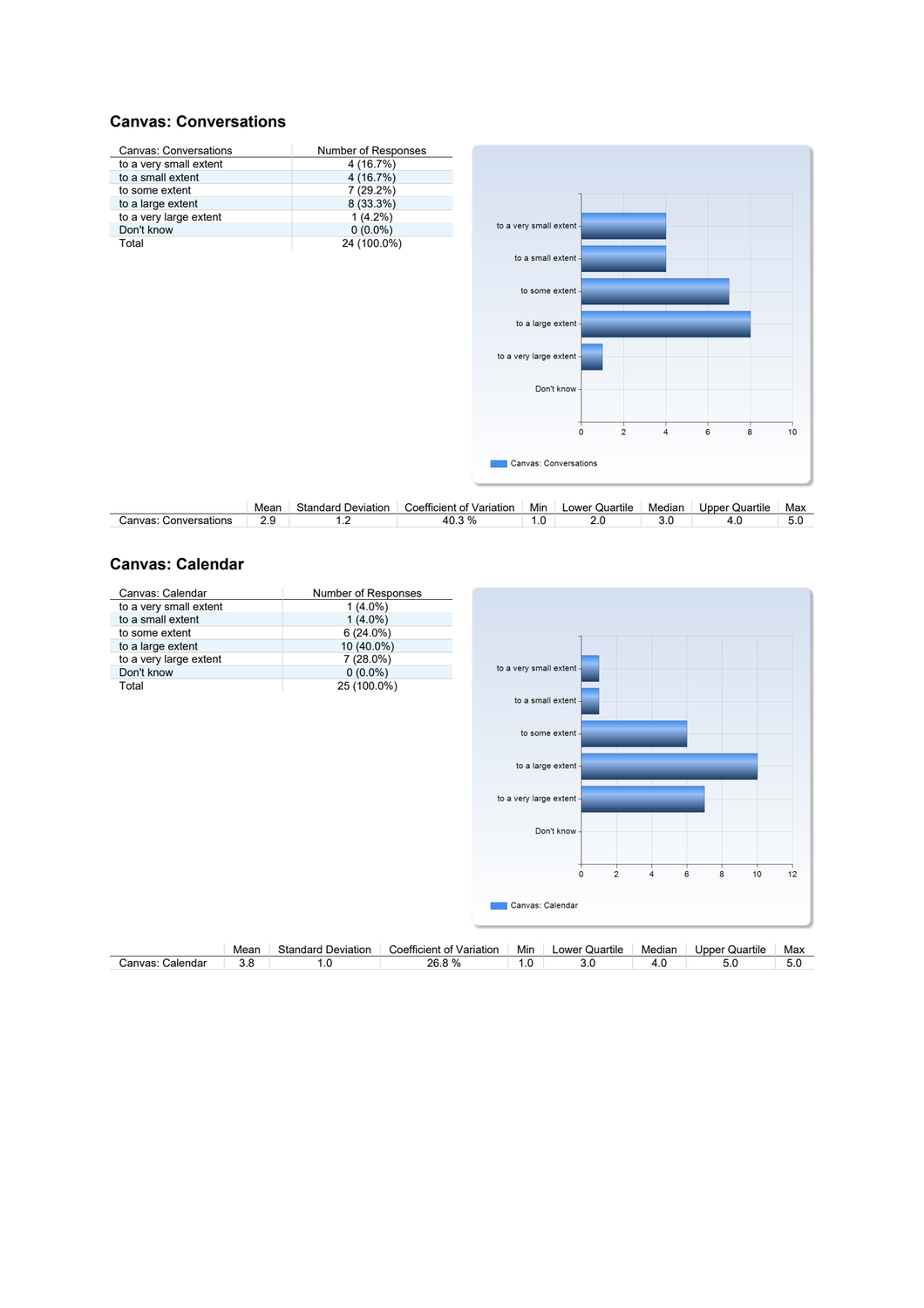#### **Labsters simulations**



|                            | Mear | Standar<br>----<br>Deviation | Variation<br>Coefficier<br>ΩТ | .<br>Mir | .<br>∟ower<br>Quartile | <br>Mediar | Quartile<br>Jpper : | Max                             |
|----------------------------|------|------------------------------|-------------------------------|----------|------------------------|------------|---------------------|---------------------------------|
| sim<br>าulations<br>abster |      | .                            | $\sim$ 0.1<br>ററ              | w        | U.L                    | $\cdots$   | $\cdots$            | $\overline{\phantom{0}}$<br>v.v |

#### **Comment**

We could not have done the course without the online tools, but they were not used in the most efficient manner. A lot of times the pages were not properly updated and we were fast to miss some crucial information. In the future, I would suggest not to make so many last-minute changes on the spot but try to think ahead and stick to the original schedule as much as possible (there can be such thing as too much flexibility).

l'm personally not a fan of labsters simulations. I find them unnecessarily cumbersome and poorly made. Furthermore I don't think they are<br>useful to learn how to follow a procedure.

In my opinion labsters are boring and frustrating.

The calendar and times assignments were do was very confusing, somtimes the information was in a pdf or in an announcement once i figured out how to navigate the platforms they were all very useful and provided a good structure for studying and planning. A more concentrated calendar needed. All updates in one place.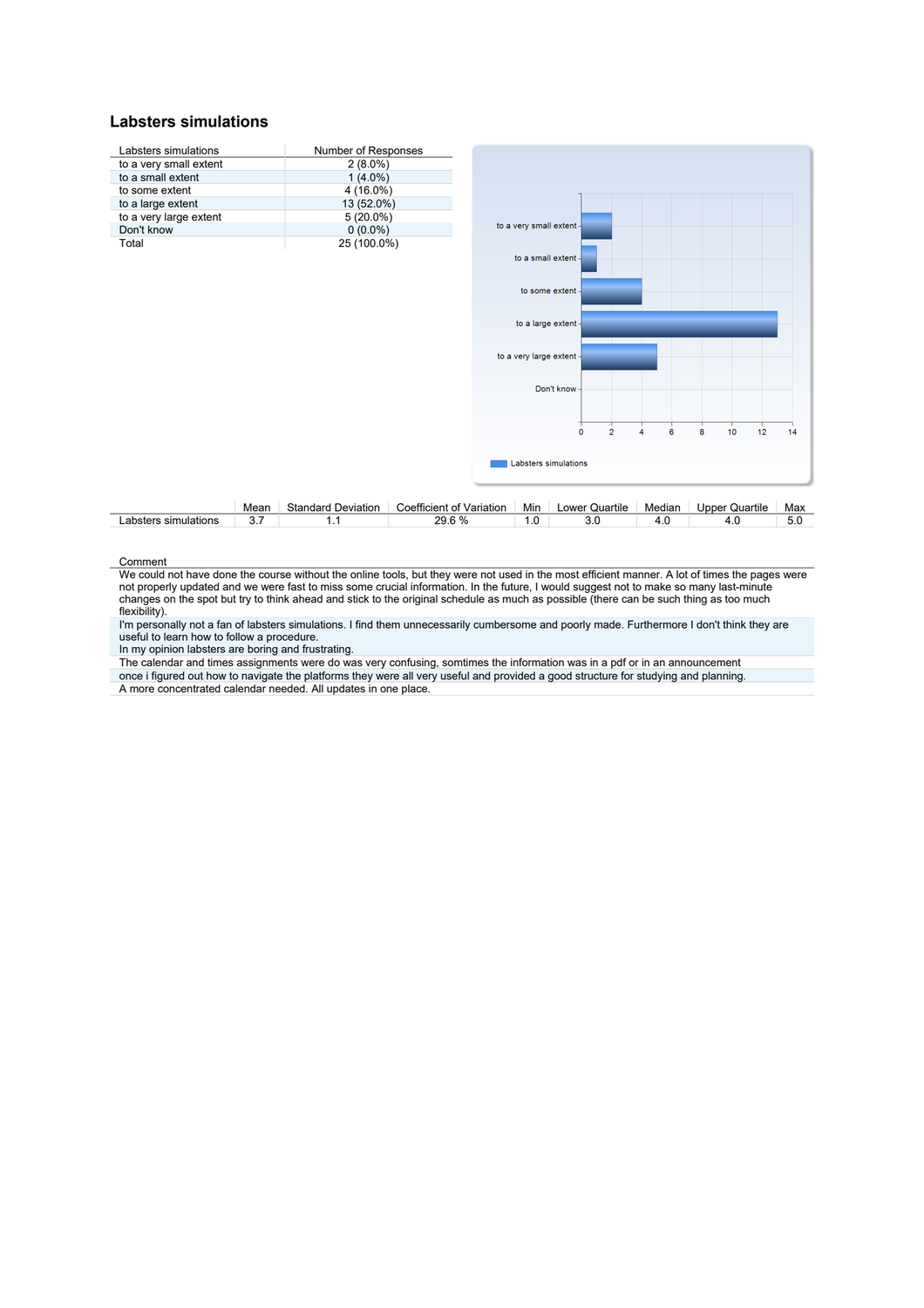# **The compulsory Labster simulations helped me to attain the intended learning outcomes of this course.**



Comment

Albeit useful, labster should not be a replacement for the real lab work experience

Labsters will never replace real-life lab experiences but they worked well enough for general ideas of the concepts behind the experimental procedures.

Sometimes Labster demonstrates methods and theoretical part nicely so I can actually learn a lot, however after doing a lot of labster, all the pipeting and clicking gets on your nerves and becomes less productive. I think it can be useful to use it for some topics if there is a followup test<br>/quiz so like in the beginning of the course (but then you spend more ti

they help to understand plenty of methods that are important for the development of a researcher! I would even implement it adding more labster focused on methodology. In my particular case, those helped me to understand several methods.

I enjoyed the labster simulations but also here i would have liked a clearer way of showing in canvas which ones were compulsory. They do not replace real live labs and do not really benefit towards my knowledge

they are not fun, but i was glad to be able to review lab techniques i was not familiar with and see the workflow for larger projects. Depends on the Labster simulation, some were good, some were not as good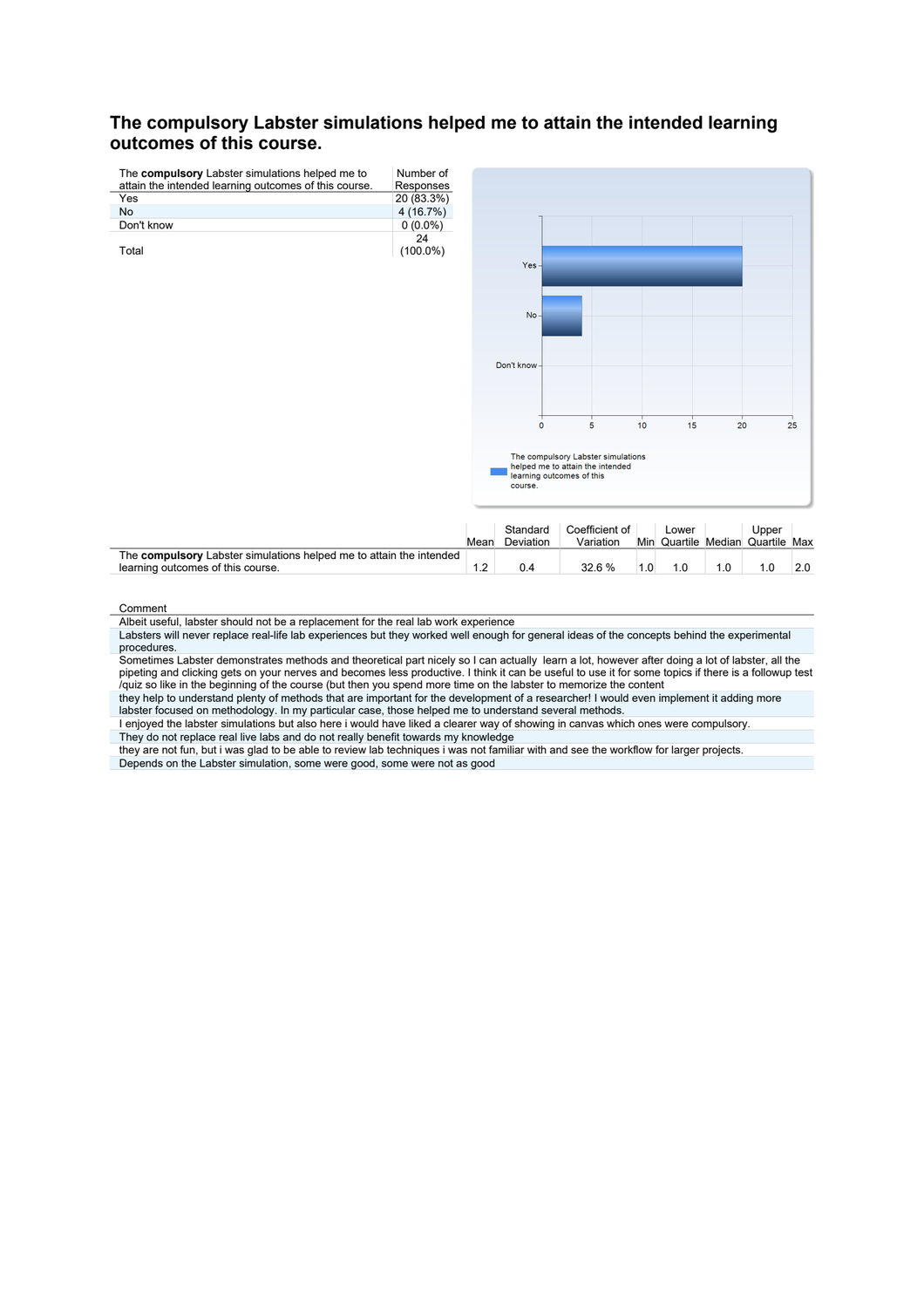# **The elective Labster simulations helped me to attain the intended learning outcomes of this course.**



Comment

I really like the elective Labsters because there you can learn more about your field of interest Depends on the Labster simulation, some were good, some were not as good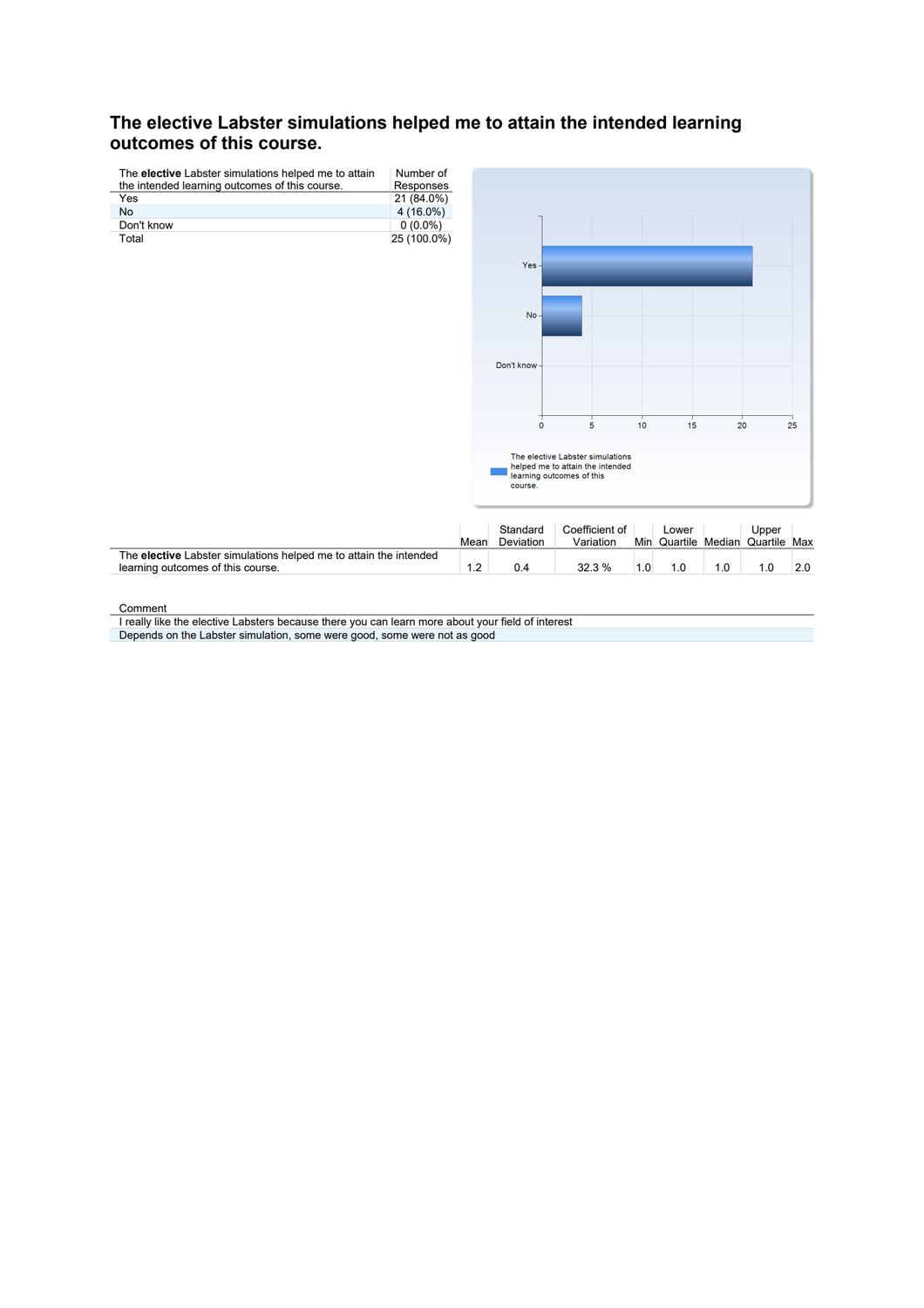# **The Labster simulations were relevant for the intended learning outcomes of this course.**

# **Compulsory simulations**



|                                     | Mean | idard<br>خtar<br>Deviation | --<br>`oetticient<br>Variation | .<br>Min | $-$<br><b>OWP</b><br>Quartile | Mediar | Quartile<br>Joper | Max |
|-------------------------------------|------|----------------------------|--------------------------------|----------|-------------------------------|--------|-------------------|-----|
| Compulse.<br>sim<br>าulations<br>Ωn | . .  | . .                        | ንፍ<br>20.L                     | ن ا      | т. с                          |        |                   | J.U |

# **Electives simulations**

| Electives simulations |      | Number of Responses       |                          |                    |                                |                     |   |                       |     |
|-----------------------|------|---------------------------|--------------------------|--------------------|--------------------------------|---------------------|---|-----------------------|-----|
| Not relevant          |      | $2(8.0\%)$                |                          |                    |                                |                     |   |                       |     |
| $\overline{2}$        |      | $1(4.0\%)$                |                          |                    |                                |                     |   |                       |     |
| Somewhat relevant     |      | 4 (16.0%)                 |                          |                    |                                |                     |   |                       |     |
| 4                     |      | $6(24.0\%)$               |                          |                    |                                |                     |   |                       |     |
| Very relevant         |      | 12 (48.0%)                |                          |                    |                                |                     |   |                       |     |
| Total                 |      | 25 (100.0%)               |                          | Not relevant-      |                                |                     |   |                       |     |
|                       |      |                           |                          |                    |                                |                     |   |                       |     |
|                       |      |                           |                          |                    |                                |                     |   |                       |     |
|                       |      |                           |                          |                    | $2 -$                          |                     |   |                       |     |
|                       |      |                           |                          |                    |                                |                     |   |                       |     |
|                       |      |                           |                          |                    |                                |                     |   |                       |     |
|                       |      |                           |                          | Somewhat relevant- |                                |                     |   |                       |     |
|                       |      |                           |                          |                    |                                |                     |   |                       |     |
|                       |      |                           |                          |                    | $4 -$                          |                     |   |                       |     |
|                       |      |                           |                          |                    |                                |                     |   |                       |     |
|                       |      |                           |                          |                    |                                |                     |   |                       |     |
|                       |      |                           |                          | Very relevant-     |                                |                     |   |                       |     |
|                       |      |                           |                          |                    |                                |                     |   |                       |     |
|                       |      |                           |                          |                    |                                |                     |   |                       |     |
|                       |      |                           |                          |                    |                                |                     |   |                       |     |
|                       |      |                           |                          |                    | $\overline{2}$<br>$\mathbf{0}$ | 6<br>$\overline{4}$ | 8 | 10<br>12              | 14  |
|                       |      |                           |                          |                    |                                |                     |   |                       |     |
|                       |      |                           |                          |                    | <b>Electives simulations</b>   |                     |   |                       |     |
|                       |      |                           |                          |                    |                                |                     |   |                       |     |
|                       |      |                           |                          |                    |                                |                     |   |                       |     |
|                       | Mean | <b>Standard Deviation</b> | Coefficient of Variation | Min                | Lower Quartile                 | Median              |   | <b>Upper Quartile</b> | Max |
| Electives simulations | 4.0  | 1.3                       | 31.5 %                   | 1.0                | 3.0                            | 4.0                 |   | 5.0                   | 5.0 |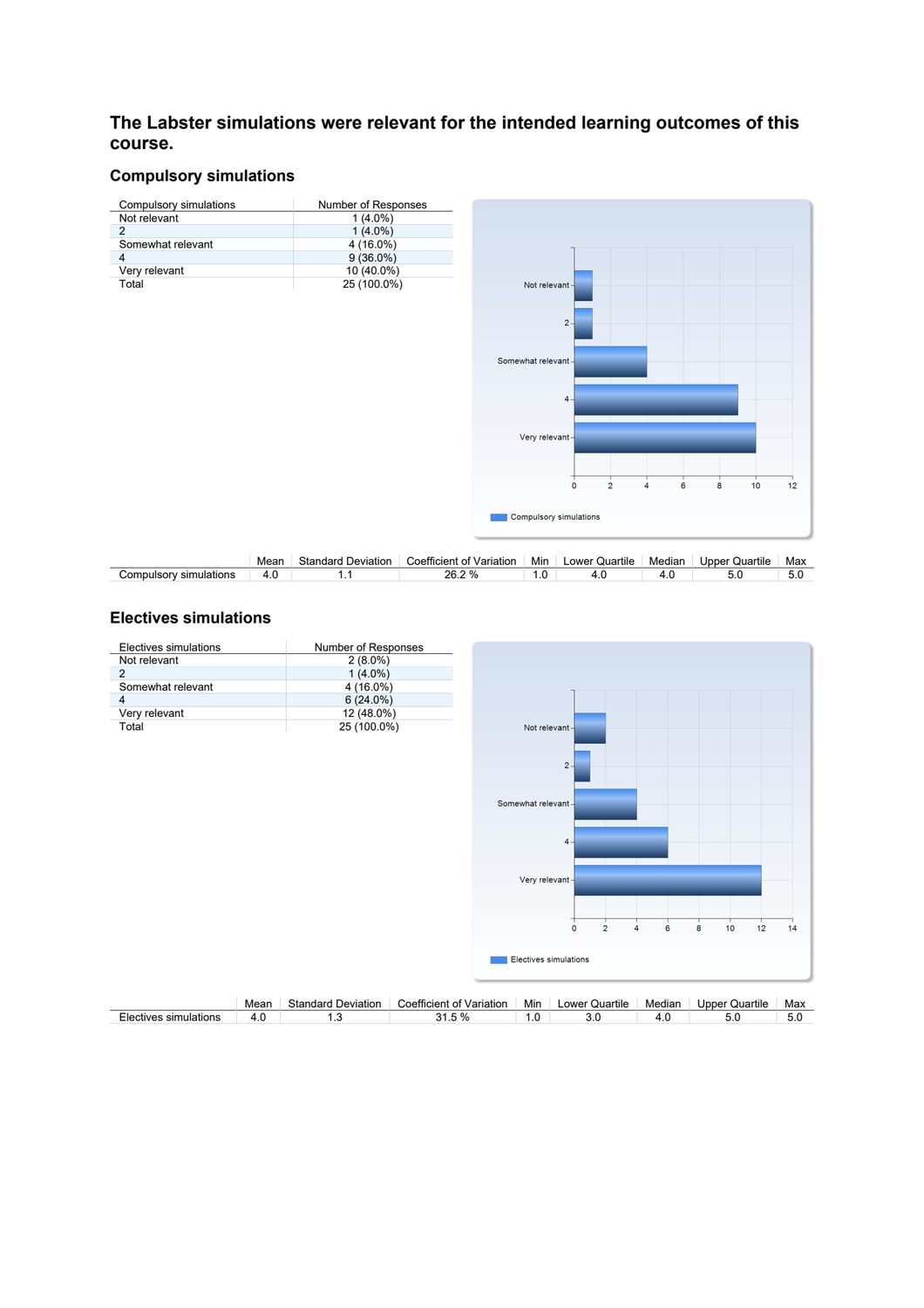# **The number of elective Labster simluations (5) was optimal.**

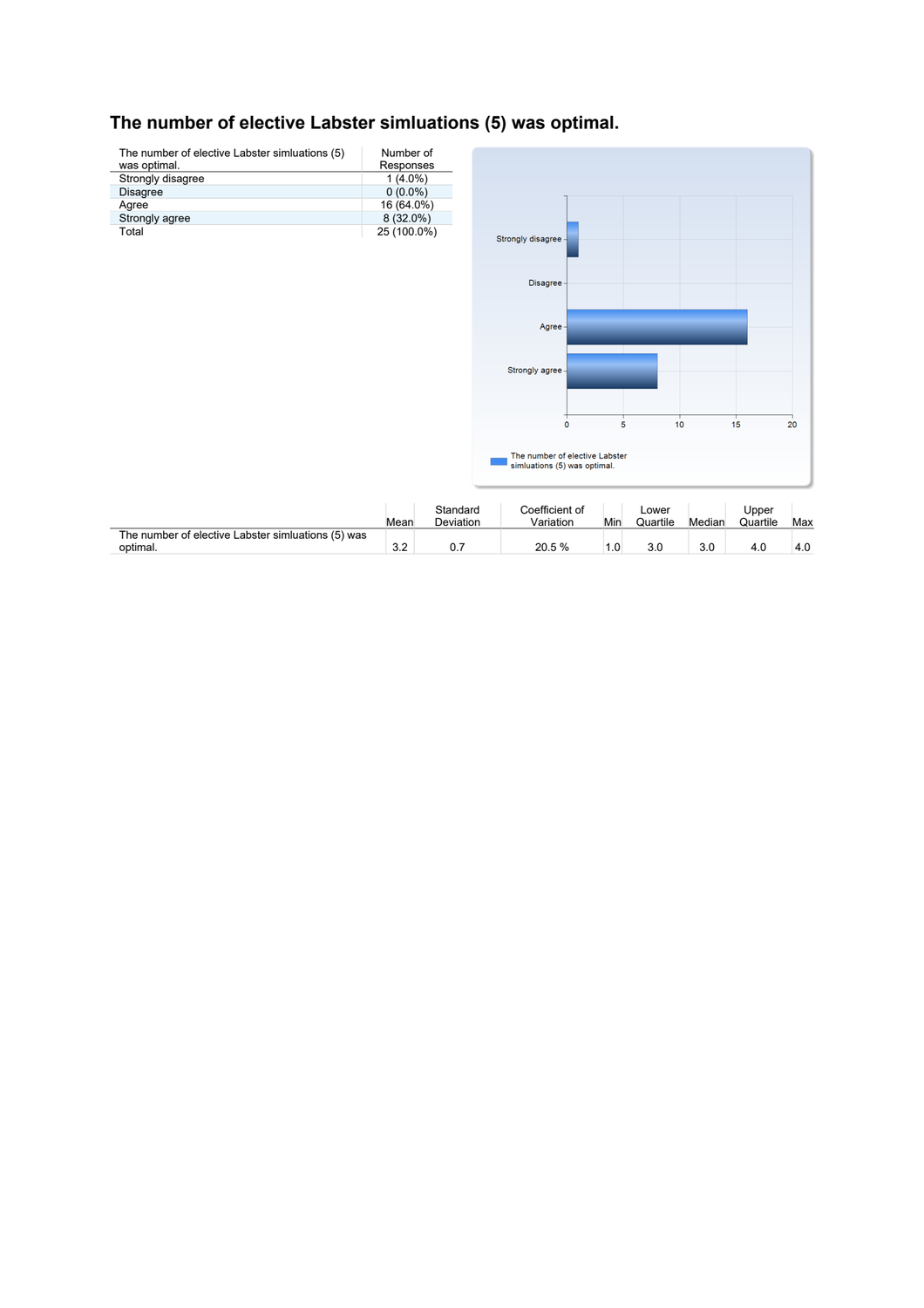# **I am satisfied with the arrangements of the assessments online.**

### **Journal club presentations**



|                                  | Mean | .⊰tandard<br>Deviation | --<br>Variation<br>Coefficient<br>. വ | $\cdot$<br>Min | $\cdots$<br>Lower<br>Quartile | Mediar | Upper<br>Quartile | Max                                   |
|----------------------------------|------|------------------------|---------------------------------------|----------------|-------------------------------|--------|-------------------|---------------------------------------|
| Journal<br>presentations<br>club | ◡.   | v.v                    | റ<br>. u.<br>- 70<br>ບ.ອ              | Z.U            | v.v                           | v.v    | г. с              | $\overline{\phantom{a}}$<br>$\ddotsc$ |

### **Online written exam**

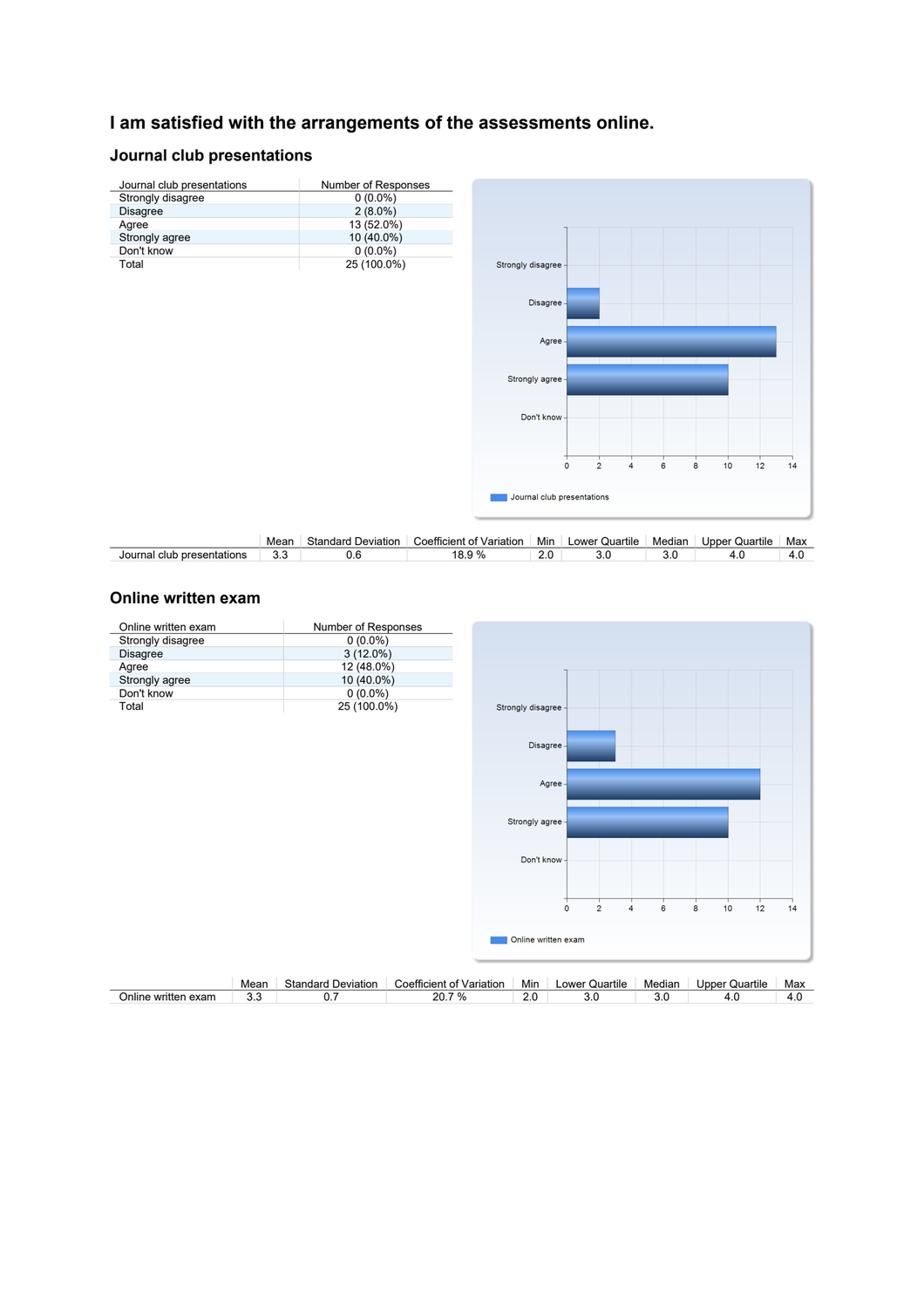## **Project presentations**





|                          | Mean | Standard<br>Deviation | Coefficient<br>Variation<br>ΩТ | .<br>Mir | Quartile<br>∟ower | Mediar | Jpper (<br>Quartile | Max   |
|--------------------------|------|-----------------------|--------------------------------|----------|-------------------|--------|---------------------|-------|
| presentations<br>Proiect |      | ◡.◡                   | ٦.<br>ν.<br>◡.◡                | <u>.</u> | U.U               | v.u    |                     | - 4.U |

## **Submission assignments**